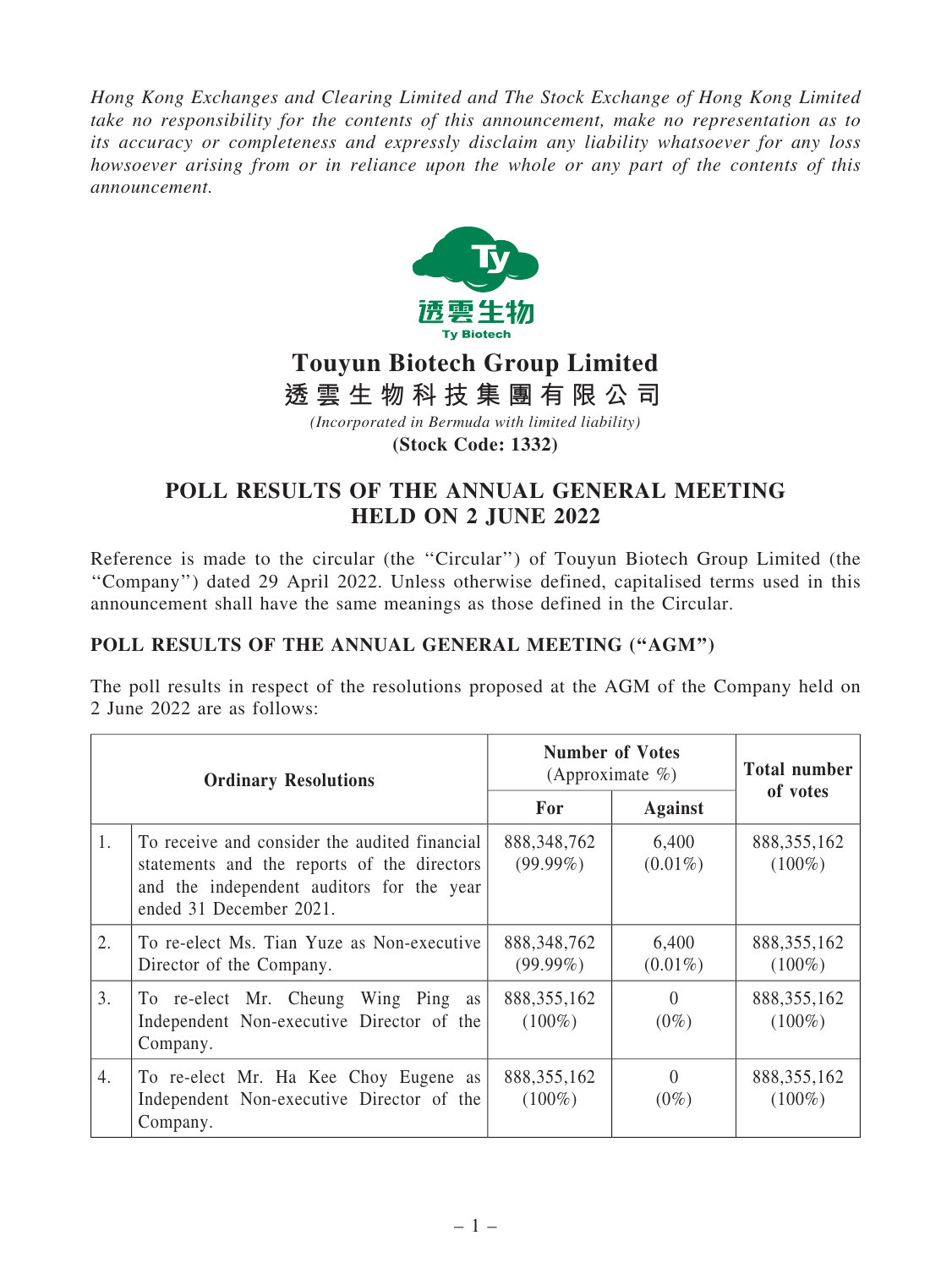| <b>Ordinary Resolutions</b> |                                                                                                                                                       | <b>Number of Votes</b><br>(Approximate $\%$ ) |                           | <b>Total number</b>             |  |  |
|-----------------------------|-------------------------------------------------------------------------------------------------------------------------------------------------------|-----------------------------------------------|---------------------------|---------------------------------|--|--|
|                             |                                                                                                                                                       | For                                           | <b>Against</b>            | of votes                        |  |  |
| 5.                          | Mr.<br>Shing<br>Chuen<br>To<br>re-elect<br>T <sub>o</sub><br><b>as</b><br>Independent Non-executive Director of the<br>Company.                       | 888, 355, 162<br>$(100\%)$                    | $\overline{0}$<br>$(0\%)$ | 888, 355, 162<br>$(100\%)$      |  |  |
| 6.                          | To authorize the board of directors to fix the<br>remuneration of the directors.                                                                      | 888, 355, 162<br>$(100\%)$                    | $\overline{0}$<br>$(0\%)$ | 888, 355, 162<br>$(100\%)$      |  |  |
| 7.                          | To re-appoint Moore Stephens CPA Limited<br>as independent auditors and to authorize the<br>board of directors to fix their remuneration.             | 888, 355, 162<br>$(100\%)$                    | $\overline{0}$<br>$(0\%)$ | 888, 355, 162<br>$(100\%)$      |  |  |
| 8.                          | To grant a general mandate to directors to<br>issue additional Shares not exceeding 20%<br>of the existing issued Shares<br>of<br>the<br>$Company1$ . | 888, 348, 762<br>$(99.99\%)$                  | 6,400<br>$(0.01\%)$       | 888, 355, 162<br>$(100\%)$      |  |  |
| 9.                          | To grant a general mandate to directors to<br>repurchase Shares not exceeding 10% of the<br>existing issued Shares of the Company <sup>1</sup> .      | 888, 355, 162<br>$(100\%)$                    | $\overline{0}$<br>$(0\%)$ | 888, 355, 162<br>$(100\%)$      |  |  |
| 10.                         | To extend the general mandate granted to<br>directors to issue Shares by the number of<br>Shares repurchased <sup>1</sup> .                           | 888, 348, 762<br>$(99.99\%)$                  | 6,400<br>$(0.01\%)$       | 888, 355, 162<br>$(100\%)$      |  |  |
| 11.                         | To adopt the Share Option Scheme.                                                                                                                     | 888, 348, 762<br>$(99.99\%)$                  | 6,400<br>$(0.01\%)$       | 888, 355, 162<br>$(100\%)$      |  |  |
| <b>Special Resolution</b>   |                                                                                                                                                       | <b>Number of Votes</b><br>(Approximate $\%$ ) |                           | <b>Total number</b><br>of votes |  |  |
|                             |                                                                                                                                                       | For                                           | <b>Against</b>            |                                 |  |  |
| 12.                         | To adopt the new Bye-laws of the Company.                                                                                                             | 888, 348, 762<br>$(99.99\%)$                  | 6,400<br>$(0.01\%)$       | 888, 355, 162<br>$(100\%)$      |  |  |
|                             | As more than 50% of the votes were cast in favour of each of the above resolutions 1-11,                                                              |                                               |                           |                                 |  |  |

these resolutions were duly passed as ordinary resolutions of the Company. As more than 75% of the votes were cast in favour of Resolution 12, this Resolution was duly passed by way of poll as a special resolution of the Company.

As at the date of the AGM, a total of 2,805,952,149 Shares were in issue. There were no Shares entitling the Shareholders to attend and abstain from voting in favour of any of the Resolutions at the AGM as set out in Rule 13.40 of the Rules Governing the Listing of Securities on The Stock Exchange of Hong Kong Limited (the ''Listing Rules''). No Shareholders were required under the Listing Rules to abstain from voting on any of the Resolutions at the AGM. Tricor Secretaries Limited, the branch share registrar and transfer office of the Company in Hong Kong, was appointed as the scrutineer for the purpose of vote-taking at the AGM.